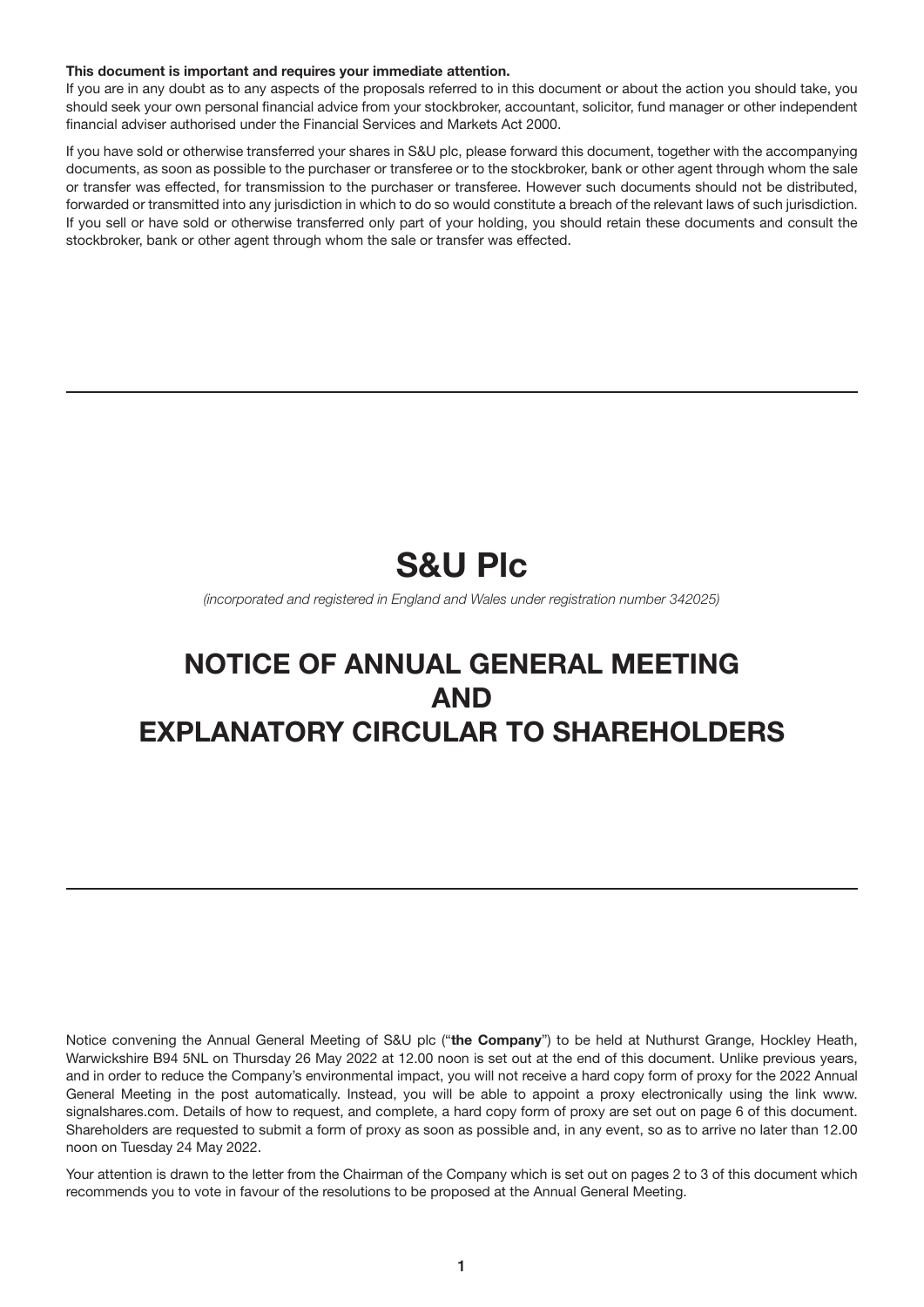S&U Plc 2 Stratford Court Cranmore Boulevard Solihull Birmingham B90 4QT

26 April 2022

*To ordinary and preference shareholders*

Dear Shareholder

#### Annual General Meeting 2022

The 2022 Annual General Meeting of the Company will be held at Nuthurst Grange, Hockley Heath, Warwickshire B94 5NL on Thursday 26 May 2022 at 12.00 noon. The formal notice of the meeting is set out at the end of this document.

We hope and expect that shareholders will be able to attend the meeting in person, however, the directors continue to monitor the latest Government guidelines relating to COVID-19. Shareholders are strongly encouraged to exercise their voting rights by completing and submitting a form of proxy in advance of the meeting. While it is currently anticipated that there will be no restrictions on social contact or the format of the meeting at the time of the annual general meeting, shareholders should carefully consider whether or not it is appropriate to attend the annual general meeting. The directors remain keen to ensure the wellbeing of all employees and shareholders is protected and to minimise any public health risks from public gatherings. Shareholders are asked not to attend the annual general meeting if they are displaying any symptoms of COVID-19 or have recently been in contact with anyone who has tested positive for COVID-19. To minimise transmission, we encourage shareholders to take a rapid lateral flow test before attending the meeting, and subject to conditions on the day of the meeting, shareholders may be required to wear face masks.

Should you wish to attend the meeting in person, you will need to pre-register your intention to do so by emailing info@suplc.co.uk (please insert "S&U: AGM" in the subject line of the email and include your full name and investor code, which can be found on your share certificate or by signing into www.signalshares.com) by no later than 12.00 noon on Tuesday 24 May 2022.

The Board considers such measures to be appropriate given the circumstances. If a change to Government guidelines is announced after the date that this notice is published and such guidelines limit gatherings and shareholder attendance at the annual general meeting, any changes to the annual general meeting arrangements will be communicated to shareholders through the Company's website at www.suplc. co.uk and, where appropriate, by regulatory announcement.

I am writing to give you details of the items of business that will be put before the meeting.

This year, shareholders will be asked to approve 18 resolutions, which are summarised below. Resolutions 1 to 16 (inclusive) will be proposed as ordinary resolutions. This means that more than 50 per cent of the votes cast must support these resolutions. Resolutions 17 and 18 will be proposed as special resolutions. At least 75 per cent of the votes cast must support these resolutions if they are to be passed.

#### Resolution 1: Annual report and accounts

Each year the directors of the Company are required to lay before the annual general meeting the annual report and accounts of the Company together with the directors' report and auditors' report on those accounts. The annual report and accounts for the year ended 31 January 2022 are available on the Company's website at www.suplc.co.uk. In order to reduce our impact on the environment we encourage shareholders to receive electronic communications wherever possible. If you have elected to receive correspondence in hard copy, the copy of the annual report and accounts for the year ended 31 January 2022 will accompany this document.

#### Resolution 2: Directors' remuneration report

As we are a listed company, it is a statutory requirement that the directors' remuneration report (other than the directors' remuneration policy) be subject to an advisory vote by shareholders at the annual general meeting. The directors' remuneration report describes how the Company's directors' remuneration policy has been implemented during the previous financial year and will be implemented in the current financial year. This vote is advisory and not binding, and, therefore, no entitlement of a director to remuneration is conditional on it.

The directors' remuneration report for the year ended 31 January 2022 is set out in full on pages 30 to 42 of this year's annual report and accounts.

#### Resolution 3: Final dividend

The directors are recommending a final dividend of 57 pence per ordinary share to holders of ordinary shares whose names appear on the register at the close of business on 17 June 2022. If approved, the final dividend will be paid on 8 July 2022.

#### Resolutions 4 to 12: Reappointment and appointment of directors

Resolutions 4 to 11 (inclusive) propose the reappointment of Anthony Coombs, Graham Coombs, Jack Coombs, Tarek Khlat, Demetrios Markou, Graham Pedersen, Chris Redford and Thomas Graham Wheeler and resolution 12 proposes the election of Jeremy Maxwell, in each case, as directors of the Company.

In accordance with provision 18 of the UK Corporate Governance Code, at each annual general meeting, all directors wishing to continue in office will submit themselves for election or re-election. All of the directors who were re-appointed at the 2021 annual general meeting will stand for re-election at this annual general meeting. Jeremy Maxwell, who joined the S&U Board on 17 January 2022, is standing for election.

Biographical details of each of these directors are set out on pages 28 and 29 of this year's annual report and accounts and, in the case of any non-executive directors proposed to be reappointed, further explanation is given on page 46 of this year's annual report and accounts.

#### Resolutions 13 and 14: Reappointment and remuneration of auditors

The Company is required to appoint auditors at each annual general meeting at which its annual accounts are presented to shareholders, to hold office until the next such meeting. Therefore, Resolution 13 proposes the reappointment of Mazars LLP as auditors and, in accordance with normal practice, Resolution 14 authorises the directors to determine the auditors' remuneration.

### Resolution 15: Political donations and political expenditure

The Company's policy is not to make donations to political parties and there is no intention to change that policy. However the Companies Act 2006 ("2006 Act") defines political expenditure, political donations and political organisations very widely such that normal business activities which might not be thought to be political expenditure or a political donation to a political organisation in the usual sense may be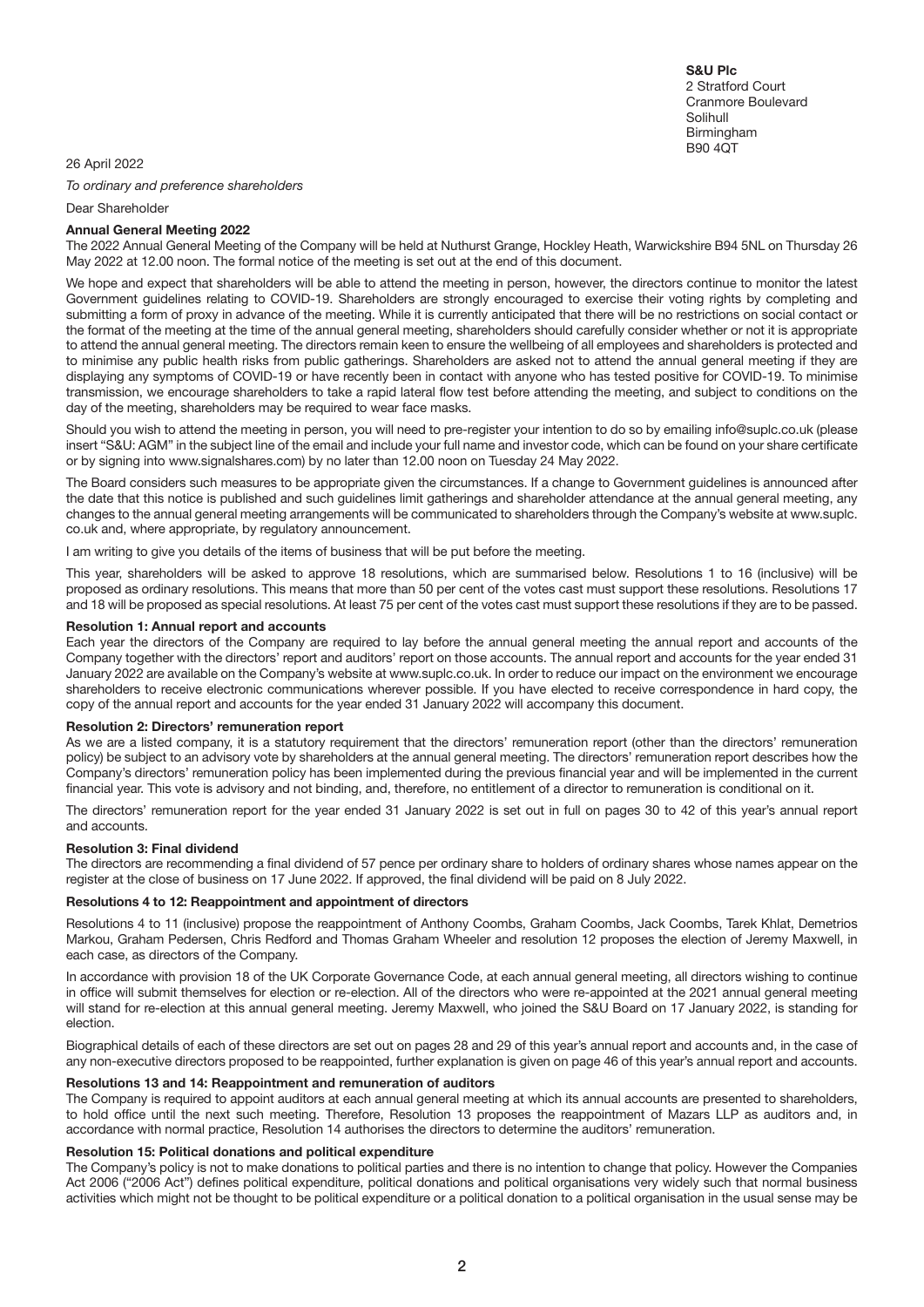included and thus require prior shareholder approval. For example, sponsorship of industry forums, funding of seminars and other functions to which politicians are invited, matching employees' donations to certain charities, expenditure on organisations concerned with matters of public policy, law reform and representation of the business community and communicating with the Government and political parties at local, national and European level may fall under the terms of the 2006 Act.

Accordingly, the Company, in common with many other public companies, proposes to seek authority to incur a level of political donations and political expenditure to cover these kinds of activities on a precautionary basis, in order to avoid possible inadvertent contravention of the 2006 Act. The authority does not purport to authorise any particular donation or expenditure but is expressed in general terms, as required by the 2006 Act. Furthermore, as permitted under the 2006 Act, the authority covers any political donations made or political expenditure incurred, by any subsidiaries of the Company and covers three categories: (i) donations to political parties or independent election candidates; (ii) donations to political organisations; and (iii) political expenditure. Therefore, as a precautionary measure, you will be asked to give the Company authority to make political donations to political parties or independent election candidates not exceeding £20,000 in total, to make political donations to political organisations (other than political parties) not exceeding £20,000 in total and to incur political expenditure not exceeding £50,000 in total.

If given, this authority will expire at the conclusion of the Company's next annual general meeting. It is the directors' intention to renew this authority each year.

#### Resolution 16: Authority to allot shares

Generally, the directors may only allot shares in the Company (or grant rights to subscribe for, or to convert any security into, shares in the Company) if they have been authorised to do so by shareholders.

#### Resolution 16 is in two parts.

If passed, part (a) of resolution 16 will authorise the directors to allot ordinary shares in the Company (and to grant rights to subscribe for, or to convert any security into, ordinary shares in the Company) in connection with a rights issue only up to an aggregate nominal amount of £151,815 (as reduced by the aggregate nominal amount of any shares allotted or rights granted under part (b) of resolution 16). This amount (before any reduction) represents approximately 10% of the issued ordinary share capital of the Company as at 25 April 2022, being the last practicable date before the publication of this document.

If passed, part (b) of resolution 16 will authorise the directors to allot shares in the Company (and to grant rights to subscribe for, or to convert any security into, shares in the Company) up to an aggregate nominal amount of £151,815 (as reduced by the aggregate nominal amount of any shares allotted or rights granted under part (a) of resolution 16). This amount (before any reduction) represents approximately 10% of the issued ordinary share capital of the Company as at 25 April 2022, being the last practicable date before the publication of this document.

If given, these authorities will expire at the conclusion of the Company's next AGM or on 26 August 2023 (whichever is the earlier). It is the directors' intention to renew the allotment authority each year.

As at the date of this document, no ordinary shares are held by the Company in treasury.

The directors have no current intention to exercise either of the authorities sought under resolution 16. However, the directors consider that it is in the best interests of the Company to have the authorities available so that they have the maximum flexibility permitted by institutional shareholder guidelines to allot shares or grant rights without the need for a general meeting should they determine that it is appropriate to do so to respond to market developments or to take advantage of business opportunities as they arise.

#### Resolutions 17 and 18: Purchase by the Company of its own shares

Resolutions 17 and 18, which will be proposed as special resolutions, seek to renew a similar authority granted at the Company's last annual general meeting. If passed, resolution 17 will allow the Company to buy back up to 200,000 4.2 per cent cumulative preference shares. Resolution 18 will, if passed, allow the Company to buy back up to 3,598,506 31.5 per cent cumulative preference shares. The directors have no current intention of exercising either authority and would only do so if they were satisfied that the purchases would be likely to result in an increase in expected earnings per share and would be in the best interests of shareholders generally.

Any shares purchased under this authority would be cancelled. The board does not intend that any shares will be held as treasury shares.

If given, these powers will expire at the conclusion of the Company's next AGM or on 26 August 2023 (whichever is the earlier). It is the directors' intention to renew these powers each year.

#### Recommendation

The directors consider that the resolutions set out in the notice of the meeting at the end of this document are in the best interests of the Company and its shareholders as a whole and, accordingly, recommend that you vote in favour of them, as the directors intend to do in respect of their own beneficial shareholdings.

#### Action to be taken

As a member you are entitled to appoint the Chairman as proxy to exercise all or any of your rights to attend, speak and vote at the AGM. Please submit a form of proxy indicating how you wish your votes to be cast on each of the resolutions.

Unlike previous years, and in order to reduce the Company's environmental impact, you will not receive a hard copy form of proxy for the 2022 Annual General Meeting in the post automatically. Instead, you will be able to appoint a proxy electronically using the link www.signalshares.com. Details of how to appoint a proxy in this way are set out on page 6 of this document.

Alternatively, you may request a hard copy form of proxy directly from our Registrar, Link Group. Details of how to request, and complete, a hard copy form of proxy are set out on page 6 of this document.

To be effective, this form of proxy must be submitted as soon as possible but, in any event, so as to reach the Company's registrars, Link Group by no later than 12.00 noon on Tuesday 24 May 2022 (or, in the event that the meeting is adjourned, no later than 48 hours (excluding any part of a day that is not a working day) before the time of any adjourned meeting).

CREST members can cast their votes using CREST electronic voting (further details of which are set out in the notes in the notice of AGM).

Yours sincerely

Anthony Coombs Chairman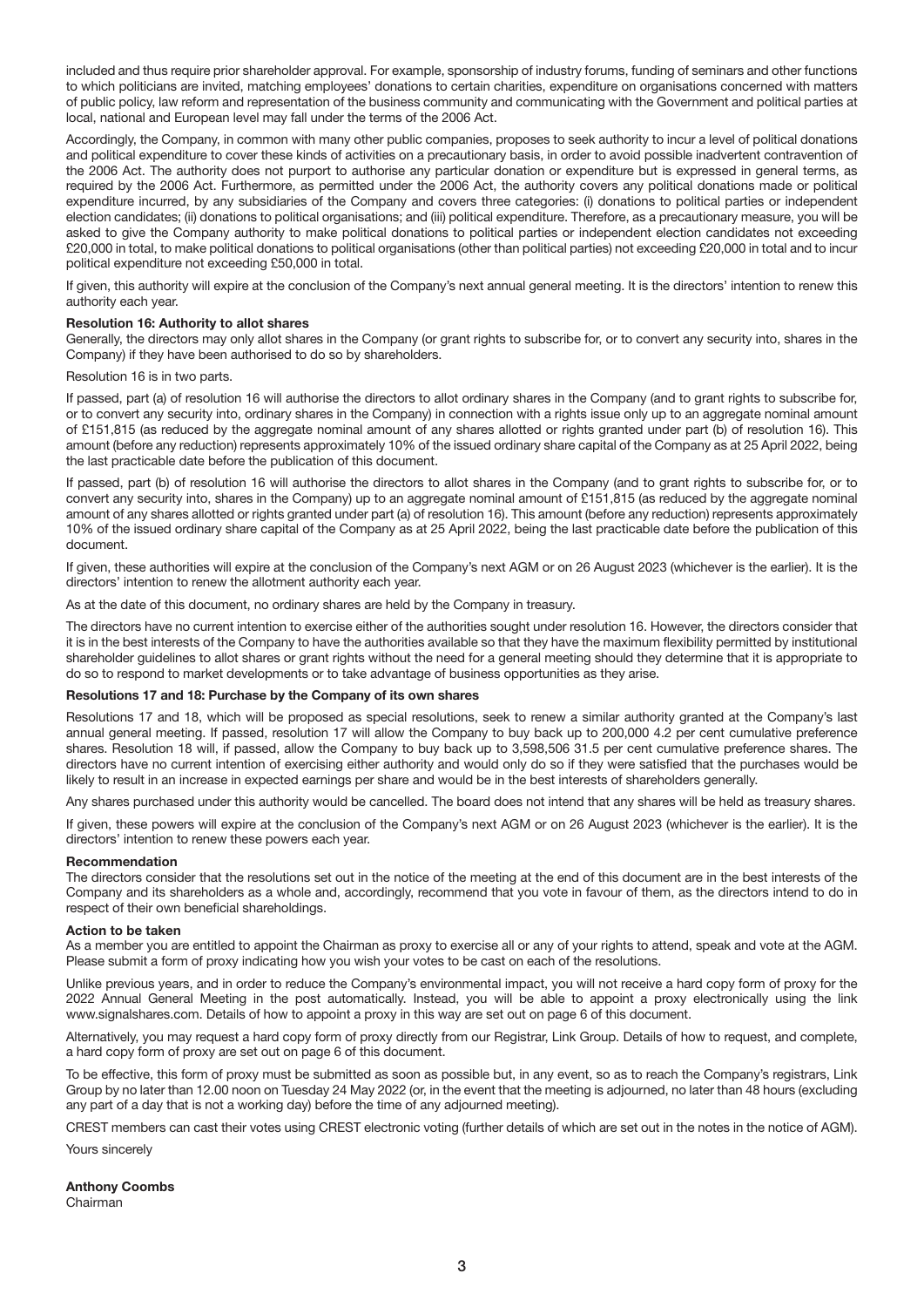## NOTICE OF ANNUAL GENERAL MEETING

Notice is hereby given that the 2022 Annual General Meeting of S&U plc will be held at Nuthurst Grange, Hockley Heath, Warwickshire B94 5NL on Thursday 26 May 2022 at 12.00 noon for the following purposes:

To consider and, if thought fit, pass the following resolutions. Resolutions 1 to 16 (inclusive) will be proposed as ordinary resolutions and resolutions 17 and 18 will be proposed as special resolutions.

## Ordinary Resolutions

- 1. To receive and adopt the directors' report and the Company's annual accounts for the year ended 31 January 2022, together with the auditor's report on those accounts and the auditable part of the directors' remuneration report.
- 2. To approve the directors' remuneration report (other than the part that contains the director's remuneration policy) for the year ended 31 January 2022.
- 3. To declare a final dividend for the year ended 31 January 2022 of 57 pence per ordinary share in the capital of the Company, to be paid on 8 July 2022 to holders of ordinary shares whose names appear on the register at close of business on 17 June 2022.
- 4. To re-elect as a director of the Company Anthony Coombs (Age 69).
- 5. To re-elect as a director of the Company Graham Coombs (Age 69).
- 6. To re-elect as a director of the Company Jack Coombs (Age 34).
- 7. To re-elect as a director of the Company Tarek Khlat (Age 55).
- 8. To re-elect as a director of the Company Demetrios Markou (Age 78).
- 9. To re-elect as a director of the Company Graham Pedersen (Age 67).
- 10. To re-elect as a director of the Company Chris Redford (Age 57).
- 11. To re-elect as a director of the Company Graham Wheeler (Age 59).
- 12. To elect as a director of the Company Jeremy Maxwell (Age 55).
- 13. To re-appoint Mazars LLP as auditors of the Company until the conclusion of the next annual general meeting at which accounts are laid before the Company.
- 14. To authorise the directors to determine the remuneration of the auditors.
- 15. That pursuant to section 366 of the Companies Act 2006 ("2006 Act"), the Company and all companies that are subsidiaries of the Company at any time during the period for which this resolution shall have effect, be and are hereby authorised, in aggregate:
	- (a) to make political donations (as defined in section 364 of the 2006 Act) ("Political Donations") to political parties (as defined in section 363(1) of the 2006 Act) ("Political Parties") and/or to independent election candidates (as defined in section 363(3) of the 2006 Act) not exceeding £20,000 in total;
	- (b) to make Political Donations to political organisations (as defined in section 363(2) of the 2006 Act) other than Political Parties not exceeding £20,000 in total; and
	- (c) to incur political expenditure (as defined in section 365 of the 2006 Act) ("Political Expenditure") not exceeding £50,000 in total,

in each case, during the period beginning with the date of the passing of this resolution and ending on the conclusion of the next AGM of the Company after the passing of this resolution or on 26 August 2023 (whichever is the earlier). In any event: (i) the aggregate amount of Political Donations and Political Expenditure to be made or incurred by the Company and its subsidiaries pursuant to this resolution shall not exceed £90,000; and (ii) each of the amounts referred to in this resolution may comprise one or more sums in different currencies which, for the purposes of calculating any such amount, shall be converted at such rate as the directors may, in their absolute discretion, determine to be appropriate.

- 16. That, pursuant to section 551 of the 2006 Act, the directors be and they are generally and unconditionally authorised to exercise all the powers of the Company to allot Relevant Securities:
	- (a) comprising equity securities (as defined in section 560(1) of the 2006 Act) up to an aggregate nominal amount of £151,815 (such amount to be reduced by the aggregate nominal amount of Relevant Securities allotted pursuant to paragraph (b) of this resolution) in connection with a rights issue:
		- (i) to holders of ordinary shares in the capital of the Company in proportion (as nearly as practicable) to the respective numbers of ordinary shares held by them; and
		- (ii) to holders of other equity securities in the capital of the Company, as required by the rights of those securities or, subject to such rights, as the directors otherwise consider necessary,

but subject to such exclusions or other arrangements as the directors may deem necessary or expedient in relation to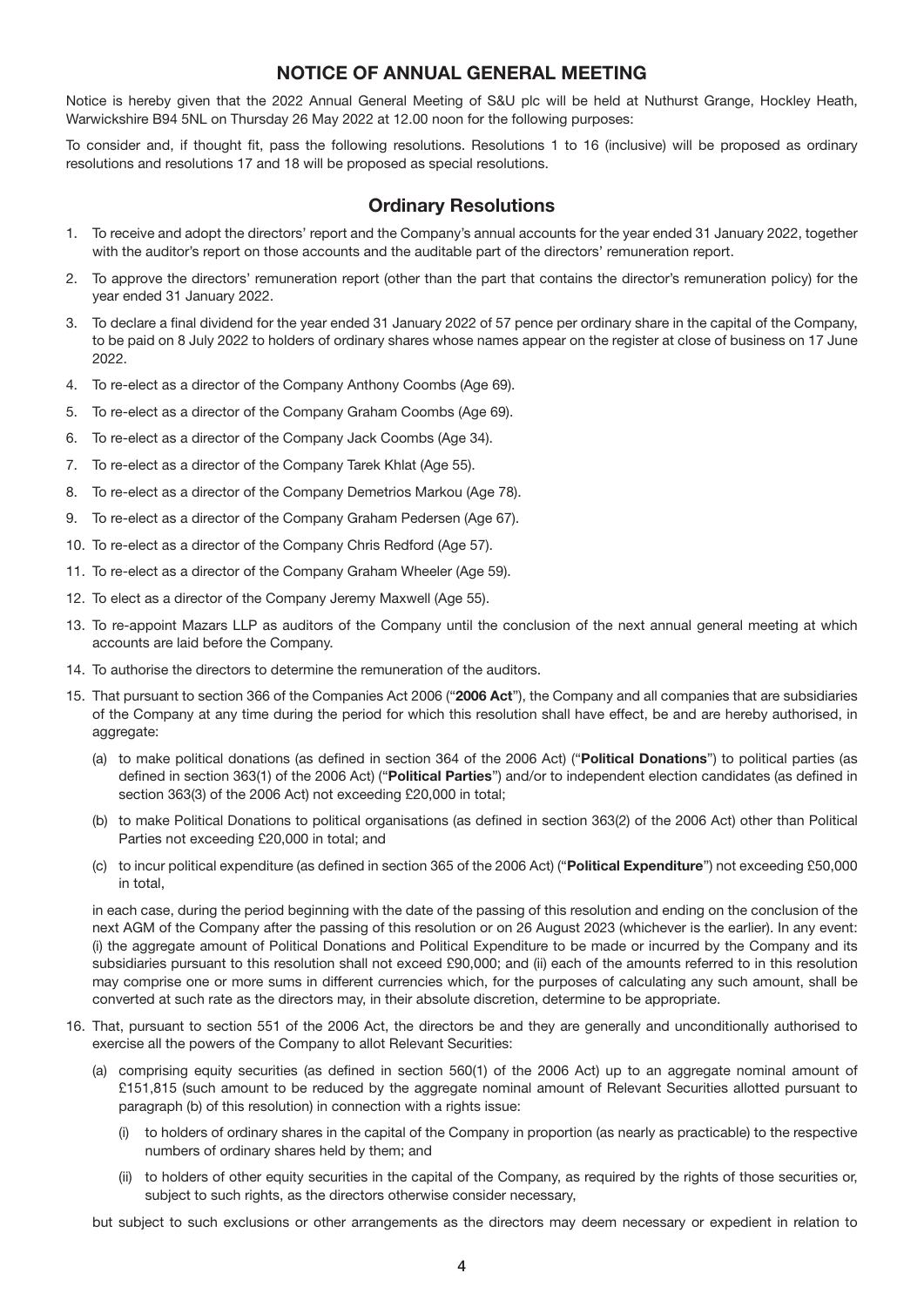treasury shares, fractional entitlements, record dates or any legal or practical problems under the laws of any territory or the requirements of any regulatory body or stock exchange; and

(b) otherwise than pursuant to paragraph (a) of this resolution, up to an aggregate nominal amount of £151,815 (such amount to be reduced by the aggregate nominal amount of Relevant Securities allotted pursuant to paragraph (a)),

provided that (unless previously revoked, varied or renewed) these authorities shall expire at the conclusion of the next AGM of the Company after the passing of this resolution or on 26 August 2023 (whichever is the earlier), save that, in each case, the Company may make an offer or agreement before the authority expires which would or might require Relevant Securities to be allotted after the authority expires and the directors may allot Relevant Securities pursuant to any such offer or agreement as if the authority had not expired.

In this resolution, "Relevant Securities" means shares in the Company or rights to subscribe for or to convert any security into shares in the Company; a reference to the allotment of Relevant Securities includes the grant of such a right; and a reference to the nominal amount of a Relevant Security which is a right to subscribe for or to convert any security into shares in the Company is to the nominal amount of the shares which may be allotted pursuant to that right.

These authorities are in substitution for all existing authorities under section 551 of the 2006 Act (which, to the extent unused at the date of this resolution, are revoked with immediate effect).

## Special Resolutions

- 17. That the Company be generally and unconditionally authorised, in accordance with section 690 of the 2006 Act, to make market and/or off-market purchases (within the meaning of section 693 of the 2006 Act) of 4.2 per cent cumulative preference shares of £1 each in the capital of the Company ("4.2 per cent Cumulative Preference Shares") provided that:
	- (a) the maximum number of 4.2 per cent Cumulative Preference Shares hereby authorised to be purchased is 200,000;
	- (b) the price to be paid for the shares is such price as the Board considers to be reasonable and in the interests of shareholders as a whole, having taken independent financial advice; and
	- (c) this authority shall expire at the conclusion of the next AGM of the Company after the passing of this resolution or on 26 August 2023 (whichever is the earlier) unless such authority is renewed prior to that time (except in relation to the purchase of 4.2 per cent Cumulative Preference Shares the contract for which was concluded before such time and which will or may be executed wholly or partly after such time).
- 18. That the Company be generally and unconditionally authorised, in accordance with section 690 of the 2006 Act, to make market and/or off-market purchases (within the meaning of section 693 of the 2006 Act) of 31.5 per cent cumulative preference shares of £0.125 each in the capital of the Company ("31.5 per cent Cumulative Preference Shares") provided that:
	- (a) the maximum number of 31.5 per cent Cumulative Preference Shares hereby authorised to be purchased is 3,598,506;
	- (b) the price to be paid for the shares is such price as the Board considers to be reasonable and in the interests of shareholders as a whole, having taken independent financial advice; and
	- (c) this authority shall expire at the conclusion of the next AGM of the Company after the passing of this resolution or on 26 August 2023 (whichever is the earlier) unless such authority is renewed prior to that time (except in relation to the purchase of 31.5 per cent Cumulative Preference Shares the contract for which was concluded before such time and which will or may be executed wholly or partly after such time).

By Order of the Board

## Chris Redford

*Secretary* 26 April 2022 Registered office: 2 Stratford Court, Cranmore Boulevard, Shirley, Solihull, West Midlands, B90 4QT.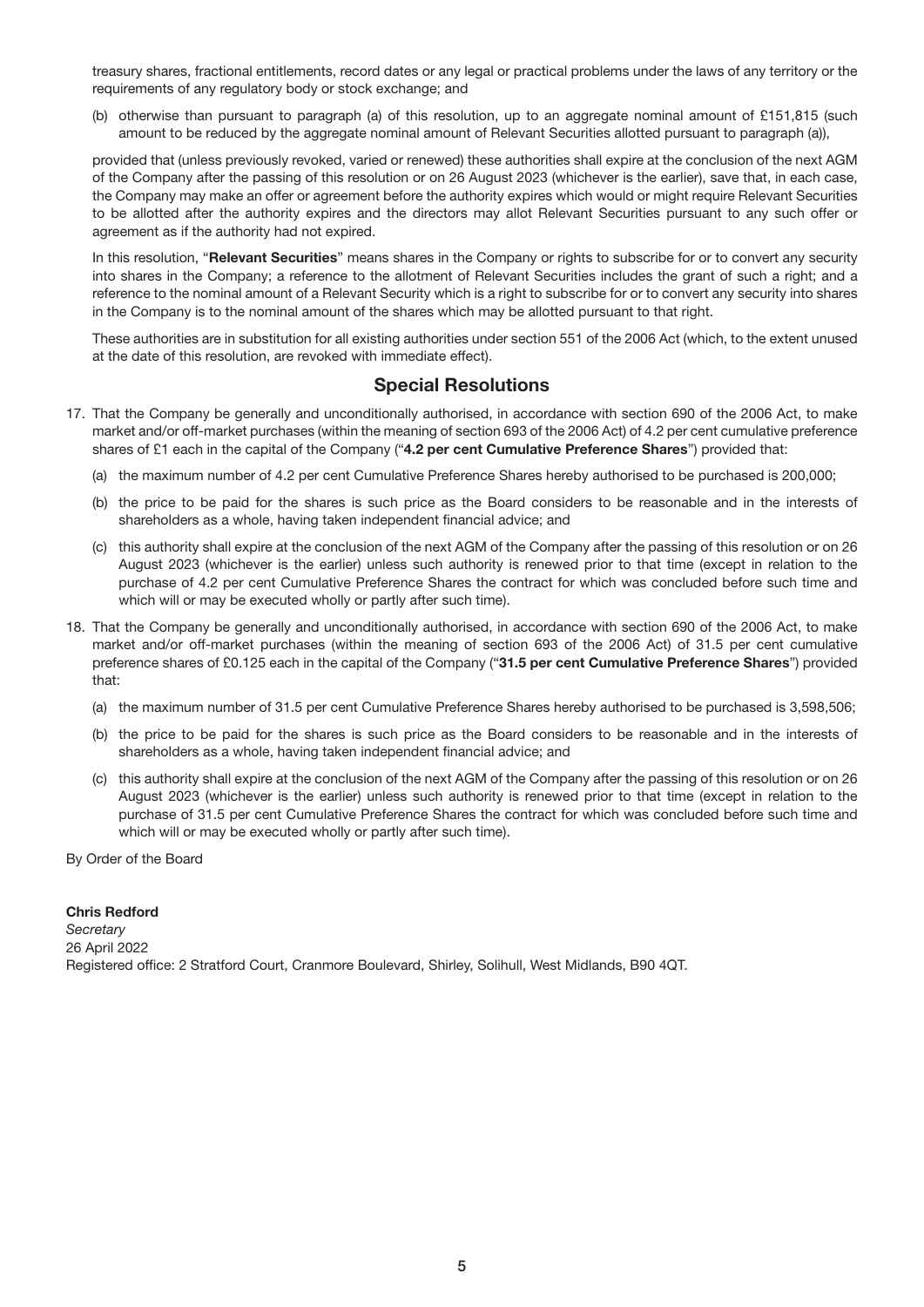## Notes:

- 1. Only shareholders whose names appear on the register of members of the Company as at close of business (6.30pm) on 24 May 2022 (or, if the meeting is adjourned, close of business (6.30pm) on the date which is two working days before the date of the adjourned meeting) shall be entitled to vote by proxy and the number of ordinary shares then registered in their respective names shall determine the number of votes such persons are entitled to cast on a poll at the AGM. Changes to entries in the register of members after that time shall be disregarded in determining the rights of any person to vote (and the number of votes they may cast).
- 2. A shareholder is entitled to appoint the Chairman as proxy to exercise all or any of his rights to attend, speak and vote at the meeting. As noted previously, you are kindly asked to complete a proxy form appointing the Chairman as proxy in order to vote at the meeting. You can only appoint a proxy using the procedures set out in these notes. The right of a shareholder under section 324 of the 2006 Act to appoint a proxy does not apply to a person nominated to enjoy information rights under section 146 of the 2006 Act.

Any person to whom this notice is sent who is a person nominated under section 146 of the 2006 Act to enjoy information rights (a "Nominated Person") may, under an agreement between him/her and the shareholder by whom he/she was nominated, have a right to be appointed (or to have someone else appointed) as a proxy for the AGM. If a Nominated Person has no such proxy appointment right or does not wish to exercise it, he/she may, under any such agreement, have a right to give instructions to the shareholder as to the exercise of voting rights.

A shareholder which is a corporation may authorise one or more persons to act as its representative(s) at the meeting. Each such representative may exercise (on behalf of the corporation) the same powers as the corporation could exercise if it were an individual shareholder, provided that (where there is more than one representative and the vote is otherwise than on a show of hands) they do not do so in relation to the same shares.

A proxy may only be appointed in accordance with the procedures set out in this note 2 and note 3 below.

3. As at 25 April 2022 (being the last practicable date prior to the publication of this notice), the Company's issued share capital consists of 12,145,260 ordinary shares of £0.125 each, 200,000 4.2% cumulative preference shares of £1 each and 3,598,506 31.5% cumulative preference shares of £0.125 each. The ordinary shares carry one vote each at the AGM, whilst neither the 4.2% cumulative preference shares nor the 31.5% cumulative preference shares carry a vote at the business of the AGM and therefore, the total voting rights in the Company for the purposes of the resolutions proposed at the AGM as at 25 April 2022 are 12,145,260.

#### Appointment of a proxy online

Members may appoint a proxy online at www.signalshares.com (the "Website") by following the on-screen instructions, in particular at the "Proxy Voting" link, by no later than 12:00pm on 24 May 2022. In order to appoint a proxy using the Website, members will need to log into their Signal Shares account, or register if they have not previously done so. To register members will need to identify themselves with their Investor Code which is detailed on their share certificate or available from our Registrar, Link Group, on Tel: 0371 664 0300. Calls are charged at the standard geographic rate and will vary by provider. Calls outside the United Kingdom will be charged at the applicable international rate. Lines are open between 09:00 – 17:30, Monday to Friday excluding public holidays in England and Wales.

#### Appointment of a proxy using a form of proxy

You may request a hard copy form of proxy directly from our Registrar, Link Group, on Tel: 0371 664 0300 or by emailing shareholderenquiries@linkgroup.co.uk. Calls are charged at the standard geographic rate and will vary by provider. Calls outside the United Kingdom will be charged at the applicable international rate. Lines are open between 09:00 – 17:30, Monday to Friday excluding public holidays in England and Wales.

To be effective the completed and signed form of proxy must be lodged at the office to Link Group at PXS 1, Central Square, 29 Wellington Street, Leeds LS1 4DL (together with any power of attorney or other authority under which it is signed or a notarially certified copy of such power or authority) by no later than 12:00pm on 24 May 2022.

To appoint more than one proxy using a hard copy form of proxy you may photocopy the form of proxy. Please indicate the proxy holder's name and the number of shares in relation to which they are authorised to act as your proxy (which, in aggregate, should not exceed the number of shares held by you). Please also indicate if the proxy instruction is one of multiple instructions being given. If possible, all forms should be returned together in the same envelope.

#### Appointment of a proxy through CREST

CREST members who wish to appoint and/or give instructions to a proxy or proxies through the CREST electronic proxy appointment service may do so for the Annual General Meeting and any adjournment(s) thereof by using the procedures described in the CREST Manual and by logging on to the following website: www.euroclear.com. CREST personal members or other CREST sponsored members, and those CREST members who have appointed a voting service provider(s), should refer to their CREST sponsor or voting service provider(s), who will be able to take the appropriate action on their behalf.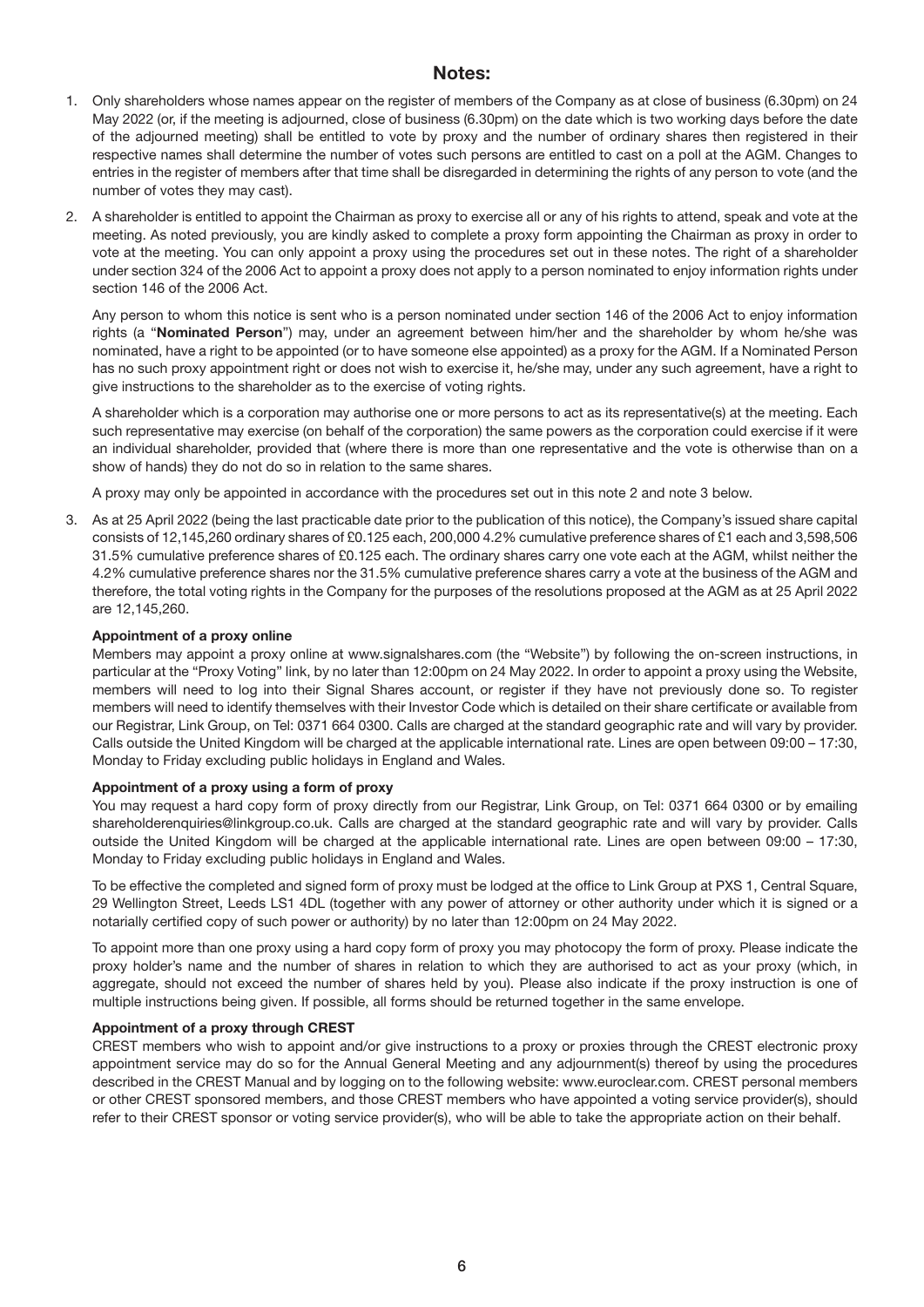In order for a proxy appointment or instruction made using the CREST service to be valid, the appropriate CREST message (the CREST Proxy Instruction) must be properly authenticated in accordance with Euroclear UK & Ireland Limited's ("Euroclear") specifications and must contain the information required for such instructions, as described in the CREST Manual. The message, regardless of whether it constitutes the appointment of a proxy or is an amendment to the instruction given to a previously appointed proxy must, in order to be valid, be transmitted so as to be received by Link Group (ID RA10) by no later than 48 hours (excluding non-working days) before the time of the Annual General Meeting or any adjournment of that meeting. For this purpose, the time of receipt will be taken to be the time (as determined by the timestamp applied to the message by the CREST Applications Host) from which Link Group is able to retrieve the message by enquiry to CREST in the manner prescribed by CREST. After this time, any change of instructions to proxies appointed through CREST should be communicated to the appointee through other means.

CREST members and, where applicable, their CREST sponsors or voting service providers should note that Euroclear does not make available special procedures in CREST for any particular messages. Normal system timings and limitations will therefore apply in relation to the input of CREST Proxy Instructions. It is the responsibility of the CREST member concerned to take (or, if the CREST member is a CREST personal member or sponsored member or has appointed a voting service provider(s) to procure that his or her CREST sponsor or voting service provider(s) take(s)) such action as is necessary to ensure that a message is transmitted by means of the CREST system by any particular time. In this regard, CREST members and, where applicable, their CREST sponsors or voting service providers are referred, in particular, to those sections of the CREST Manual concerning practical limitations of the CREST system and timings. The Company may treat as invalid a CREST Proxy Instruction in the circumstances set out in Regulation 35(5)(a) or the Uncertificated Securities Regulations 2001.

The appointment of a proxy will not preclude a shareholder from attending, speaking and voting in person at the meeting if he or she so wishes. However, shareholders should not attend the meeting if they are displaying any symptoms of COVID-19 or have recently been in contact with anyone who has tested positive for COVID-19. Shareholders are also encouraged to take a rapid lateral flow test before attending the meeting, and subject to conditions on the day of the meeting, may be required to wear face masks.

4. A shareholder or shareholders having a right to vote at the meeting and holding at least five per cent of the total voting rights of the Company, or at least 100 shareholders having a right to vote at the meeting and holding, on average, at least £100 of paid up share capital, may require the Company to publish on its website a statement setting out any matter that such shareholders propose to raise at the meeting relating to either the audit of the Company's accounts (including the auditors' report and the conduct of the audit) that are to be laid before the meeting or any circumstances connected with an auditor of the Company ceasing to hold office since the last annual general meeting of the Company in accordance with section 527 of the 2006 Act.

Any such request must:

- identify the statement to which it relates, by either setting out the statement in full or, if supporting a statement requested by another shareholder, clearly identifying the statement which is being supported;
- may be made either:
	- (i) in hard copy, by sending it to the Company Secretary, S&U plc, 2 Stratford Court Cranmore Boulevard, Shirley, Solihull, B90 4QT; or
	- (ii) in electronic form, by email to info@suplc.co.uk (please insert "S&U: AGM" in the subject line of the email);
- state the full name(s) and address(es) of the shareholder(s);
- where the request is made in hard copy form (or by fax) be signed by the shareholder(s); and
- be received by the Company at least one week before the meeting.

Where the Company is required to publish such a statement on its website:

- it may not require the shareholders making the request to pay any expenses incurred by the Company in complying with the request;
- it must forward the statement to the Company's auditors no later than the time when it makes the statement available on the website; and
- the statement may be dealt with as part of the business of the meeting.
- 5. Shareholders have the right to ask questions at the meeting relating to the business being dealt with at the meeting in accordance with section 319A of the 2006 Act. The Company must answer any such question unless:
	- to do so would interfere unduly with the preparation for the meeting or would involve the disclosure of confidential information;
	- the answer has already been given on a website in the form of an answer to a question; or
	- it is undesirable in the interests of the Company or the good order of the meeting that the question be answered.